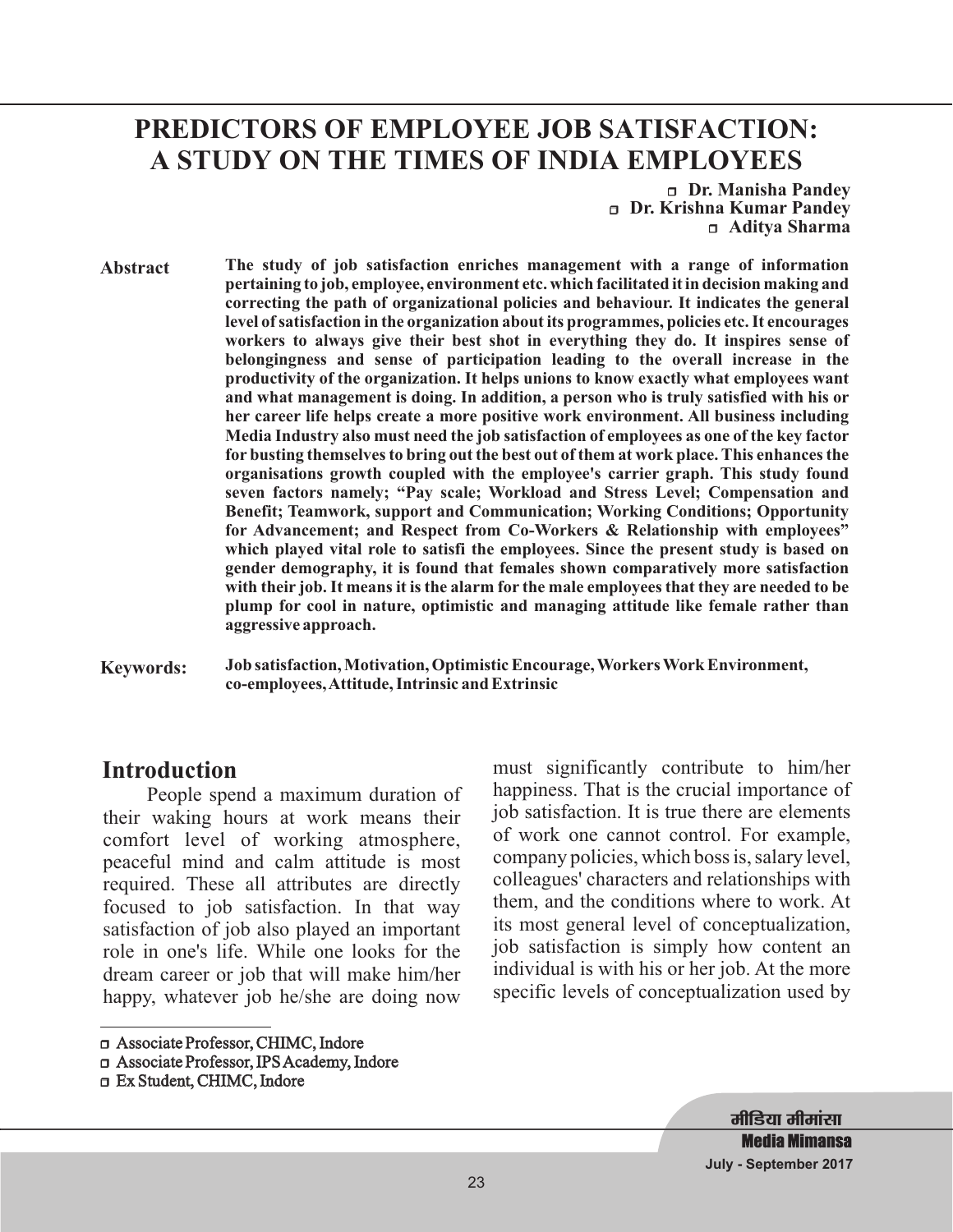academic researchers and human resources professionals, job satisfaction has varying definitions.

The Times Group: The Times Group is India's largest media conglomerate with its flagship Bennett, Coleman and Company Limited (BCCL) being the largest publishing company in India and South-Asia. Starting with The Times of India which is now the largest English publication in the world BCCL and its subsidiaries (called The Times of India Group) are present in every existing media platform – Newspapers, Magazines, Books, TV, Radio, Internet, Event spanning across all continents.

Key businesses of the Times Group are publishing; it is the largest publishing co in India: 13 newspapers, 18 magazines, 11 publishing centres, 26 printing centres. It is the largest English newspaper in India by circulation (and the world). It is largest business newspaper in India by circulation (2nd largest English Business daily in the world, behind WSJ). Secondly Television; largest English News TV Channel, No. 2 English Business News TV Channel (NDTV) Bennet Colmen is having its Largest Bollywood News and Lifestyle TV Channel, No. 2 English Movies TV Channel (ZOOM). Third is Digital; the largest Indian network based on traffic and revenue (behind Google, Facebook, Yahoo). BCL Operates 30+ digital businesses, most of which are in Top 3 of their competitive segments. It is most popular B2C mobile short code in India, across SMS, voice, WAP, and USSD Radio. BCL is the largest radio network in India by revenue and listenership, with 32 stations. It also Operates the largest rock radio station in the UK.

#### **Job Satisfaction:**

It isn't always easy to measure job satisfaction as the definition of satisfaction

can be different for different people. Job satisfaction is in regard to one's feelings or state-of-mind regarding the nature of their work. Job satisfaction can be influenced by a variety of factors, eg, the quality of one's relationship with their supervisor, the quality of the physical environment in which they work, degree of fulfilment in their work, etc.

### **Importance of Job satisfaction:**

Job satisfaction is the key to organisation and the team effectiveness. It helps to determine the extent to which work outcome meet or exceed the expectation of employee. It empowers self decision making skills of employees, provides and employees with the discretion to make decisions directly affecting their work

#### **Theories of Job Satisfaction**

Maslow's needs hierarchy theory was one of the first theories to examine the important contributors to job satisfaction. The theory suggests that human needs form a five-level hierarchy consisting of: p h y s i o l o g i c a l n e e d s , s a f e t y , belongingness/love, esteem, and selfactualisation. Maslow's hierarchy of needs postulates that there are essential needs that need to be met first (such as, physiological needs and safety), before more complex needs can be met (such as, belonging and esteem). It was developed to explain human motivation in general. However, its main tenants are applicable to the work setting, and have been used to explain job satisfaction. Within an organisation, financial compensation and healthcare are some of the benefits which help an employee meet their basic physiological needs. Safety needs can manifest itself through employees feeling physically safe in their work environment, as well as job security and/ or having suitable company structures and policies. When this

<u>मीडिया मीमांसा</u> **Media Mimansa July - September 2017**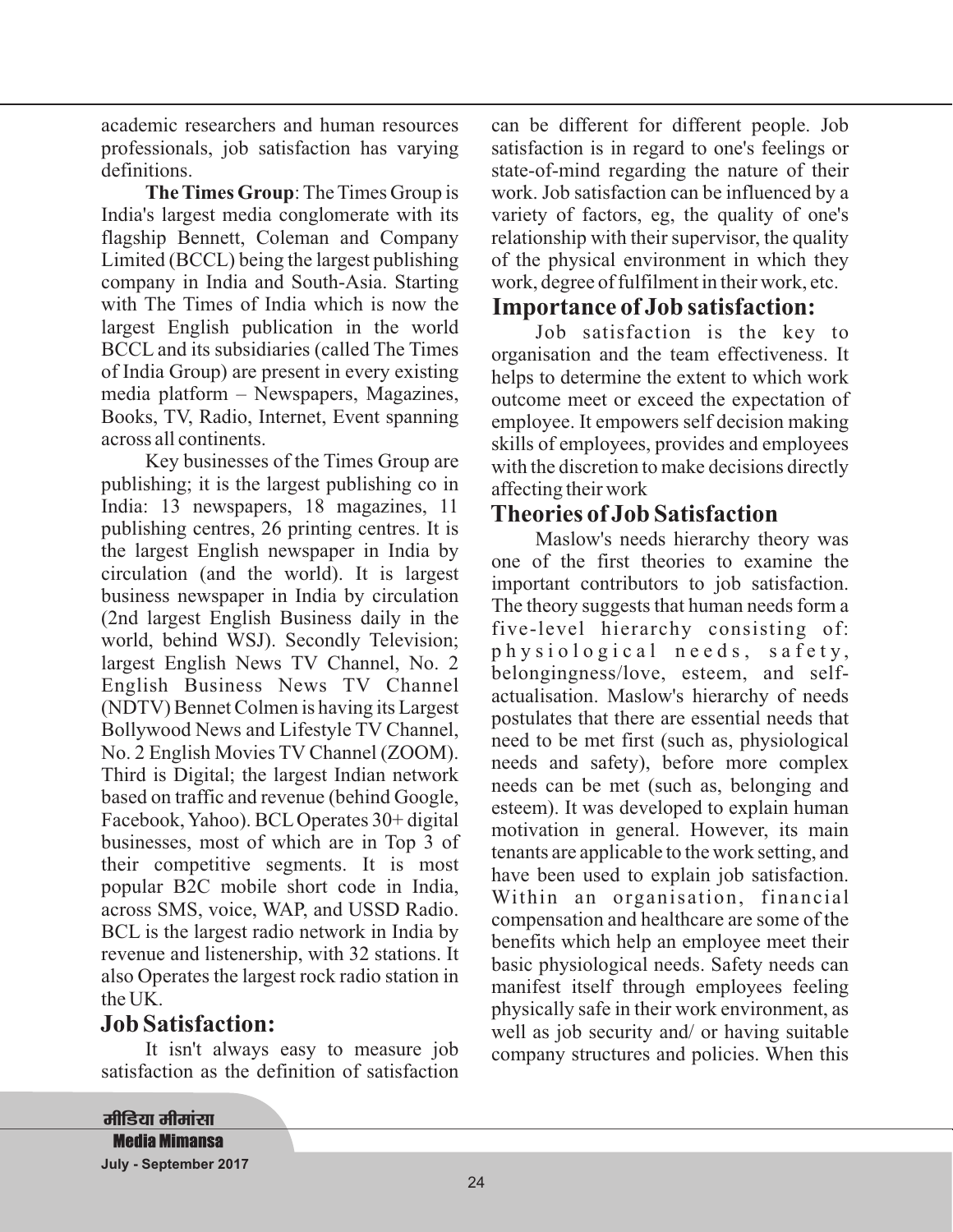is satisfied, the employee's can focus on feeling as though they belong to the workplace.

This can come in the form of positive relationships with colleagues and supervisors in the workplace, and whether or not they feel they are a part of their team/ organisation. Once satisfied, the employee will seek to feel as though they are valued and appreciated by their colleagues and their organisation. The final step is where the employee seeks to self-actualise; where they need to grow and develop in order to become everything they are capable of becoming. Although it could be seen as separate, the progressions from one step to the next all contribute to the process of selfactualisation.

#### **Job Characteristics Model:**

The Job Characteristics Model (JCM) explains that job satisfaction occurs when the work environment encourages intrinsically motivating characteristics. Five key job characteristics: skill variety, task identity, task significance, autonomy and feedback, influence three psychological states. Subsequently, the three psychosocial states then lead to a number of potential outcomes, including: job satisfaction. Therefore from an organisations' point of view, it is thought that by improving the five core job dimensions this will subsequently lead to a better work environment and increased job satisfaction.

# **Factors affecting Job satisfaction**

**Working Conditions: Because** employees spend so much time in their work environment each week, it's important for companies to try to optimize working conditions. Such things are providing spacious work areas rather than cramped ones, adequate lighting and comfortable

work stations contribute to favourable work conditions.

## **Opportunity forAdvancement:**

Employees are more satisfied with their current job if they see a path available to move up the ranks in the company and be given more responsibility and along with it higher compensation. Many companies encourage employees to acquire more advanced skills that will lead to the chance of promotion.

# **Workload and Stress Level:**

Dealing with a workload that is far too heavy and deadlines that are impossible to reach can cause job satisfaction to erode for even the most dedicated employee. Falling short of deadlines results in conflict between employees and supervisors and raises the stress level of the workplace. Many times, this environment is caused by ineffective management and poor planning.

## **Respect from Co-Workers:**

Employees seek to be treated with respect by those they work with. A hostile work environment -- with rude or unpleasant co-workers -- is one that usually has lower job satisfaction. Managers need to step in and mediate conflicts before they escalate into more serious problems requiring disciplinary action. Employees may need to be reminded what behaviours are considered inappropriate when interacting with coworkers.

# **Relationship with Supervisors:**

Effective managers know their employees need recognition and praise for their efforts and accomplishments. Employees also need to know their supervisor's door is always open for them to discuss any concern they have that are affecting their ability to do their jobs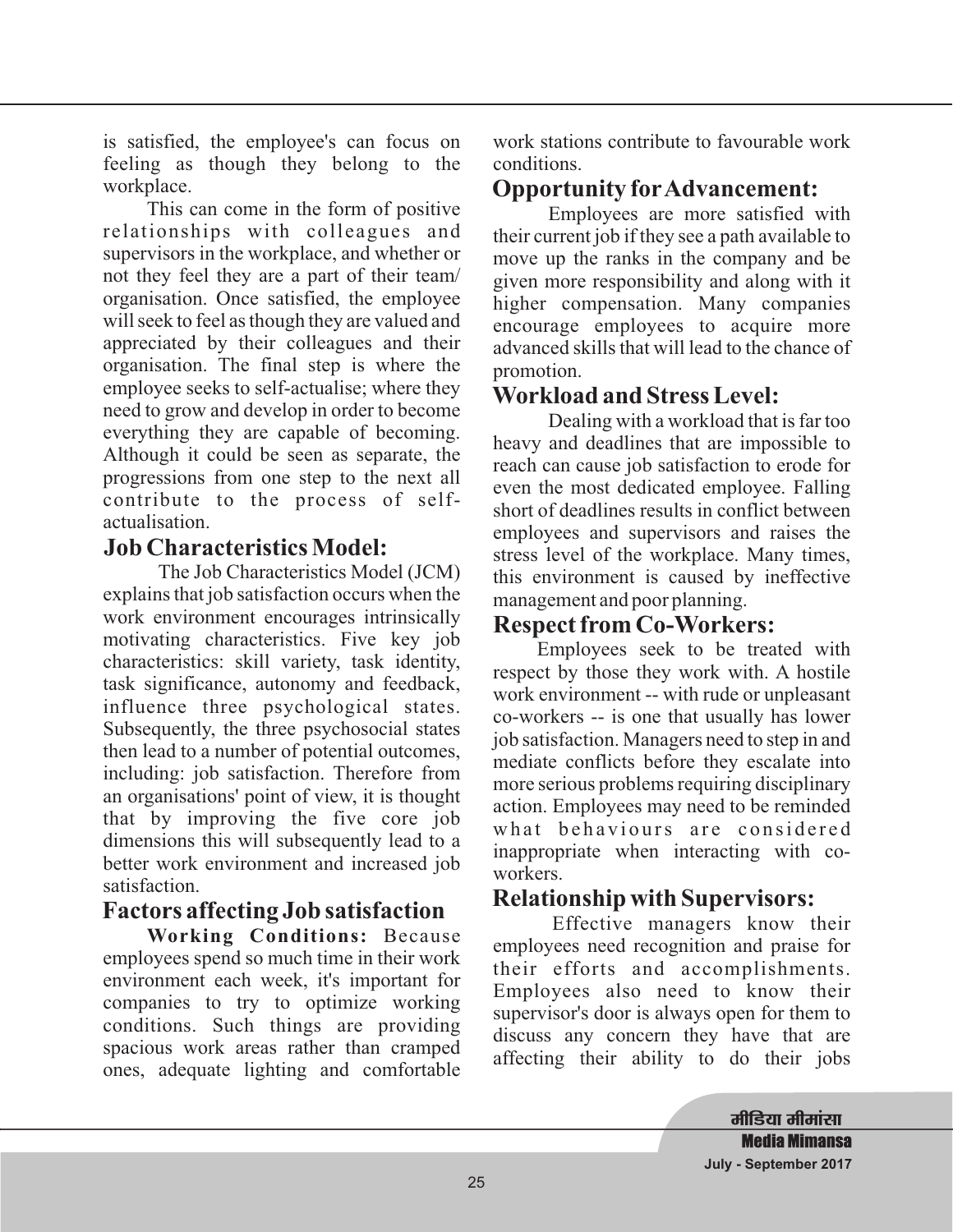effectively and impeding their satisfaction at the office.

## **Financial Rewards:**

Job satisfaction is impacted by an employee's views about the fairness of the company wage scale as well as the current compensation she may be receiving. Companies need to have a mechanism in place to evaluate employee performance and provide salary increases to top performers

#### **Literature Review**

The concept of job satisfaction has been developed in many ways by many different researchers and practitioners. One of the most widely used definitions in organizational research is that of Locke (1976), who defines job satisfaction as "a pleasurable or positive emotional state resulting from the appraisal of one's job or job experiences "Others have defined it as simply how content an individual is with his or her job; whether he or she likes the job or not It is assessed at both the global level (whether or not the individual is satisfied with the job overall), or at the facet level (whether or not the individual is satisfied with different aspects of the job Spector (1997) lists 14 common facets:Appreciation, Communication, Co-workers, Fringe benefits, Job conditions, Nature of the work, Organization, Personal growth, Policies and procedures, Promotion opportunities, Recognition, Security, and Supervision).

Among the researchers conducted in the field of job satisfaction like that of Masdia Masri there are four job satisfaction factors taken into account to correlate with job satisfaction and turnover, namely pay, promotion, the work itself and supervision. The results indicated that these four job satisfaction factors are significantly and negatively related to turnover intention of the skilled personnel at TRIplc Berhad.

Meanwhile, 91 no significance difference found between demographic variables to turnover intention

The research conducted by Ms. Gurpreet Randhawa suggested that there is a negative relationship between job satisfaction and employee turnover. Job satisfaction plays a significant role in influencing employee turnover intention. A satisfied employee always works with more loyalty and commitment.

According to Dong Liu ET his study concluded that the turnover rate changes in accordance with the change in high-unitlevel satisfaction and low-unit level satisfaction. Moreover, in the presence of high unit-level job satisfaction change and low job satisfaction change dispersion, the overall turnover rate in a unit is more likely to decline .

According to this study there are four factors which affect turnover intention which are pay, promotion, contingent rewards and fringe benefits. These four parameters defines a level of satisfaction and influence individual's decision to quit the job, so special care must be taken of these factors to reduce employee turnover. (NaziamAli)

Job satisfaction has been found to be related to one's general life satisfaction. The more people are satisfied with aspects of their lives unrelated to their jobs, the more they also tend to be satisfied with their jobs (Judge, T.A, & Watanabe, S. 1993).

Research has found that satisfaction is enhanced by the use of pay systems believed to be fair-with respect to both the level of compensation received, and the mechanisms used to determine that pay (Miceli, M.P, & Lane, M.C;1991).

Trempe, J., Rigny, A. J., &Haccoun, R. R (1985) in their article suggested that a second organisation based determinant of job

<u>मीडिया मीमांसा</u> **Media Mimansa July - September 2017**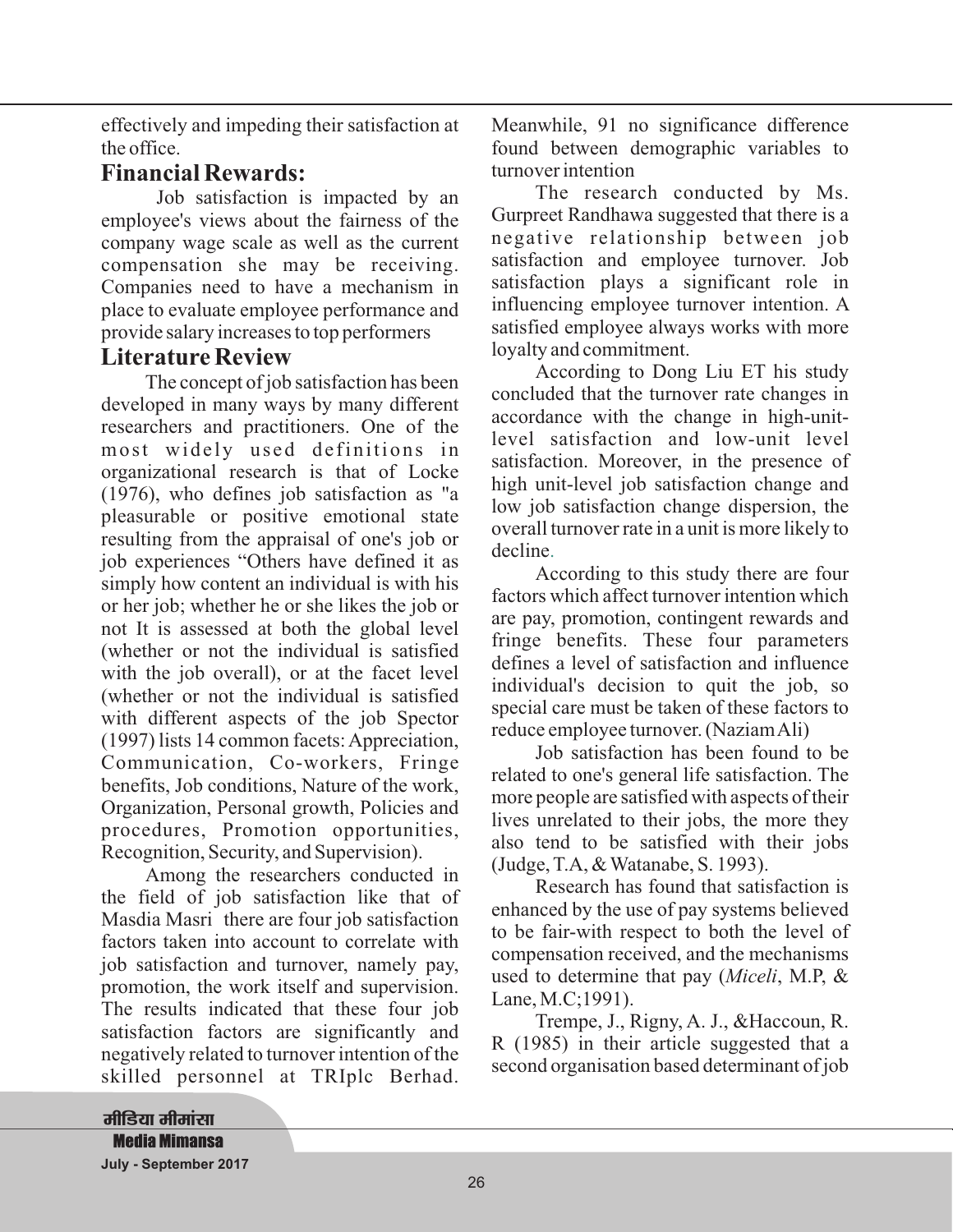satisfaction is perceived quality of supervision. Specifically studies have determined that satisfaction tends to be higher when people believe their supervisors are competent, have their best interest in mind, and treat them with dignity and respect than when they are just the opposite.

Locke, E.A& Schweigr, D.M. (1979) in their research explained that job satisfaction is related to the decentralization of power. Decentralization is the degree to which the capacity to make decisions resides in many people as opposed to just one, central person. When power is decentralised, many people are allowed to make decisions and can freely participate in decision making. Such situations tend to promote job satisfaction.

Curry, J.P., Wakefield, D.S, Price, J.L & Mueller, C.W. (1986) said many people are satisfied with the jobs that provide them with an overall workload and level of variety that is not so low as to be boring and so high as to be overwhelming and overly challenging. *.* This factor applies mostly to individuals who see their jobs as career as opposed to those who see their positions as temporary, short term ones.

Sundstrom, E. (1986) had shown that job satisfaction is reduced by overcrowded conditions, and dark, noisy environments with extreme temperatures and poor air quality. Although these factors are not directly associated with the jobs themselves, but the context in which the work is performed, unpleasant working conditions have been found to have adverse effects on job satisfaction.

Near, J. P., Smith, C. A., Rice, R. W., & Hunt, R. G.(1984) There are several different personal factors that influence work related attitude. Sometimes job satisfaction is related to status and seniority. Generally speaking,

the higher one's position in an organisational hierarchy, the more satisfied that individual tends to be. This satisfaction stems, to some extent, from the fact that higher level individual usually enjoy better working conditions and more generous awards than lower level individuals. Moreover people who are satisfied with their jobs tend to remain in them longer than those are dissatisfied. Not surprisingly, the most dissatisfied employees probably do not stay long enough to ever reach the highest echelons of their organisations

### **Objective of Study:**

Main objective of the study is to evaluate the predictors of job satisfaction of employees of Times Group. For this study is focused to find out the factors which affect the satisfaction level of employees. Another purpose of study is to understand employee's problems, effecting changes and correcting with least resistance.

## **Research Methodology**

The Study: The topic undertaken is keeping in view that job satisfaction of an employee influences the competitiveness of any sector day by day even in media also; it was decided to study the current scenario of the media market.

Research Design: Descriptive research design had been used for this study and a survey had been done for fact-finding inquiries of different kinds. The data was collected through self designed questionnaire.

#### **Sample Design**

Sampling Population: The target population was all employees of Times of India Indore

**Sampling Frame:** The sampling frame for the current study was employees of various gender in Times of India Indore.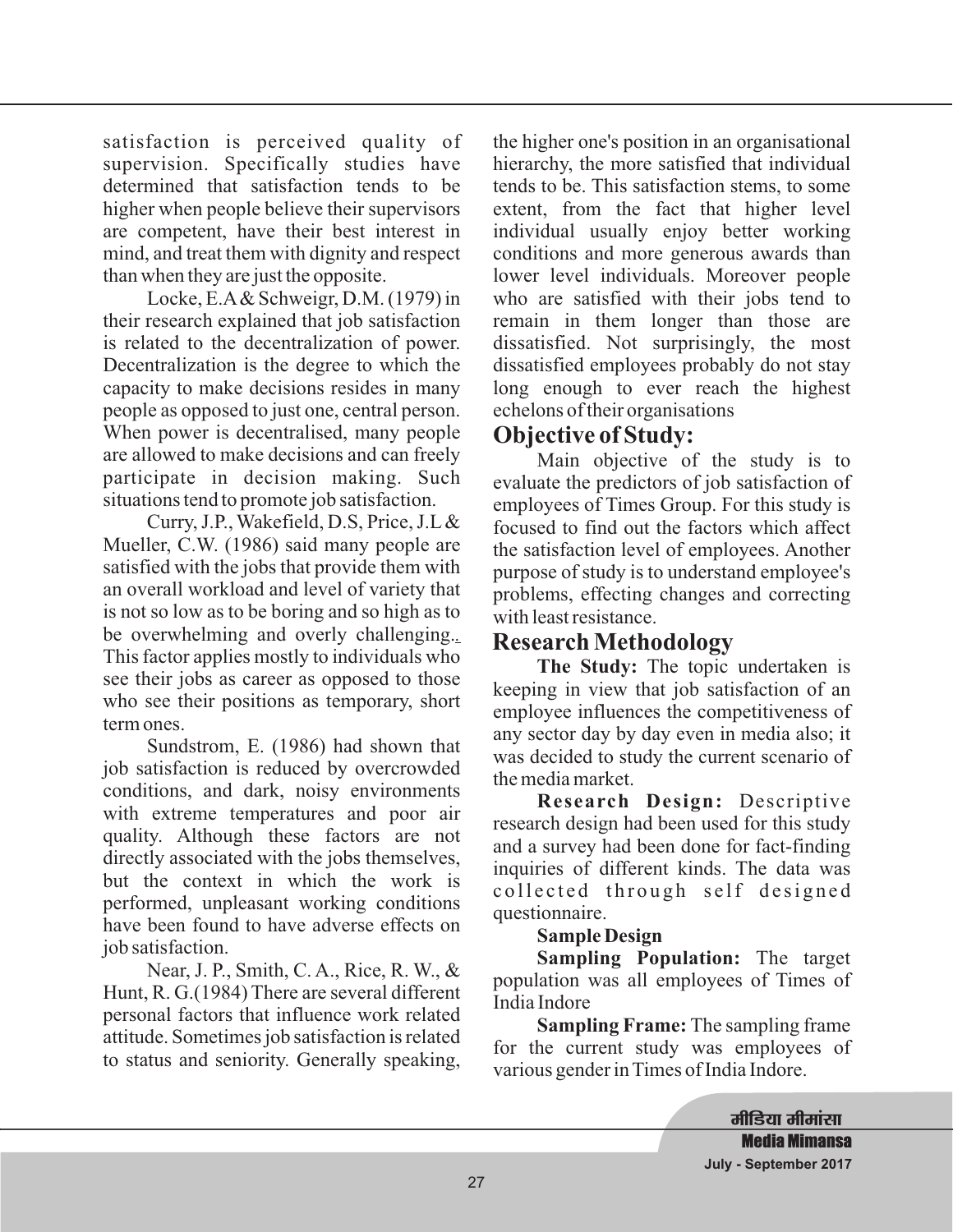Sampling Technique: Nonprobability, purposive and convenient sampling technique was used. The study would include equal representation on the demographic variable gender to ensure that the demographic variables do not affect the results of the study and also to ensure that the results of the study are suitable for drawing generalizations for at least the city included in the study.

**Sample Size:** A total sampling size of 100 respondents

Sampling Elements: Individual employee of Times of India Indore was sampling elements of the study.

**Tools Used For Data Collection:** Self designed questionnaire was used. The questionnaire to evaluate the variable included in the study was prepared after thoroughly reviewing the literature. The data was collected on a scale of 1 to 5, where 1 indicated minimum presence of the element and 5 indicated maximum presence of the element. Cronbach Alpha Reliability of the measures was computed using SPSS after collecting the complete data for the study but before carrying out any other evaluation of data.

#### **Tools Used For DataAnalysis:**

Internal consistency of measures was established through item to total correlation. Items having insignificant correlation coefficient value with total will be removed from the measure. Reliability of the measure was computed by using SPSS 20 software. Cronbach Alpha reliability coefficients and factor analysis was computed.

#### **Results and Findings**

Reliability and Consistency: Cronbach Alpha and Split Half had been applied to calculate reliability of all items in both variables of the questionnaire. It is considered that the reliability value more

<u>मीडिया मीमांसा</u> **Media Mimansa** 

**July - September 2017**

than 0.7 is good enough and it can be seen that in both reliability values is quite higher than the standard value, so all the items in the questionnaire are highly reliable. To check consistency Cronbach Alpha if item deleted was measured for all items and only items with greater value of Cronbach Alpha were considered for the study.

Cronbach'sAlpha: .744

Guttman Split-Half Coefficient (Equal Length): .766

FactorAnalysis KMO & Bartlett's Test of Variable

| Kaiser-Meyer-Olkin Measure of Sampling Adequacy. |                    |  |  |  |
|--------------------------------------------------|--------------------|--|--|--|
| Bartlett's Test of Sphericity                    | Approx. Chi-Square |  |  |  |
|                                                  |                    |  |  |  |
|                                                  | Sig.               |  |  |  |

Principle component factor analysis with varimax rotation was applied. The raw scores of 22 items were subject to factor analysis to find out the factors that contribute towards job satisfaction.After factor analysis 7 factors were identified. The solution Rotation converged in 7 iterations.

#### **Scree Plot**

Another option is the scree plot.Ascree plot shows the eigenvalues on the y-axis and the number of factors on the x-axis. It always displays a downward curve. The point where the slope of the curve is clearly leveling off (the "elbow) indicates the number of factors that should be generated by the analysis.

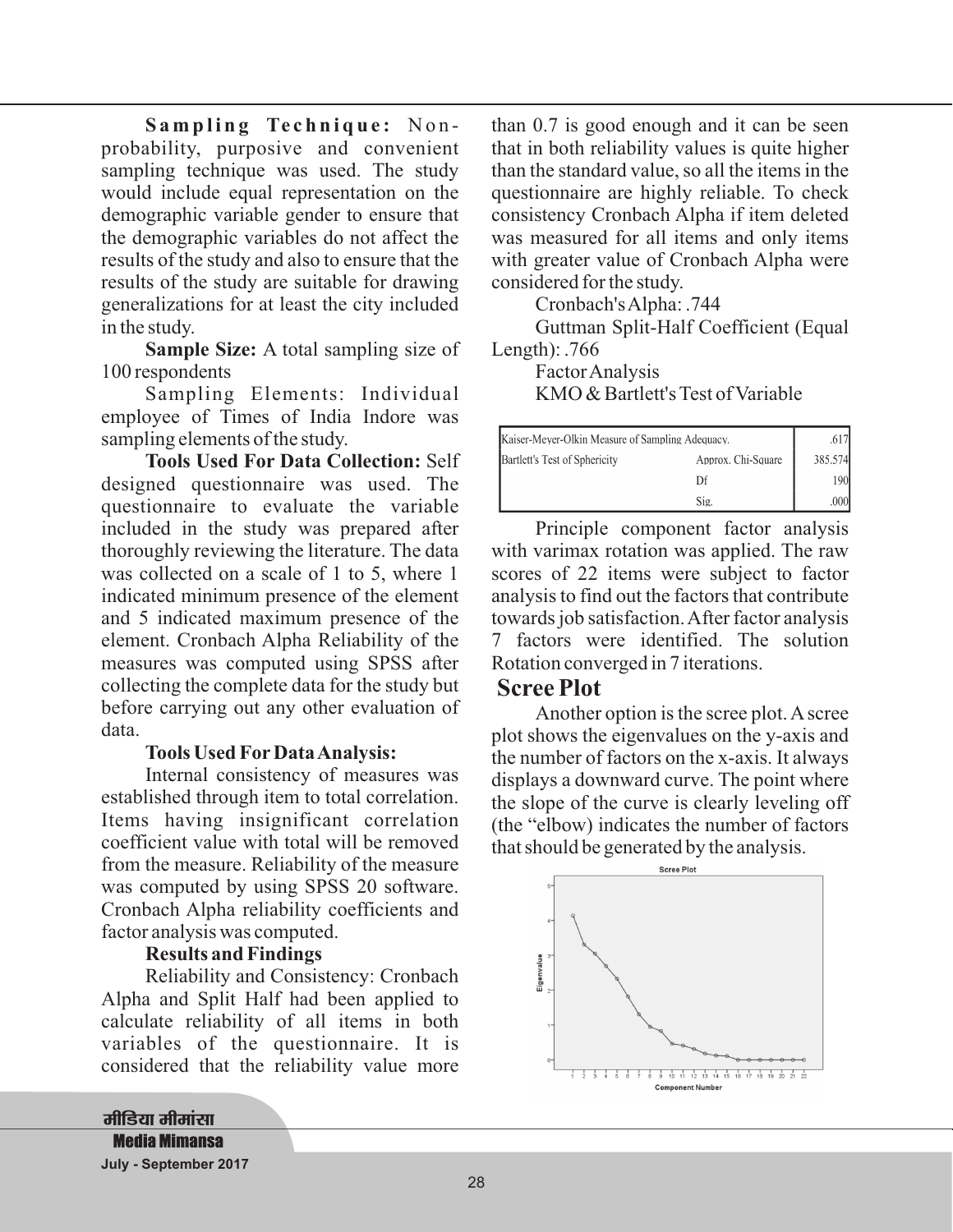| <b>Component Factors</b>  | <b>Eigen values</b> |                                | <b>Items</b>                                    |              |  |  |
|---------------------------|---------------------|--------------------------------|-------------------------------------------------|--------------|--|--|
|                           | <b>Total</b>        | $\frac{0}{0}$<br><sub>of</sub> |                                                 | ding         |  |  |
|                           |                     | Varian                         |                                                 | S            |  |  |
|                           |                     | ce                             |                                                 |              |  |  |
|                           |                     | 16.602                         | forgive<br>organization<br>a honest<br>1.       | .968         |  |  |
|                           | 3.653               |                                | mistake on my part;                             | .968         |  |  |
|                           |                     |                                | 2. able to express views and feelings;          |              |  |  |
| Pay scale                 |                     |                                | 3. cares about opinions; In general,            | .968         |  |  |
|                           |                     |                                | 4. like working here;                           |              |  |  |
|                           |                     |                                | 5. outcomes received reflect the effort         | .577         |  |  |
|                           |                     |                                | have put on into work                           | .551         |  |  |
| Workload and Stress       | 2.759               | 12.541                         | 1. little concern.                              | .954         |  |  |
| Level                     |                     |                                | 2. Help when problem.                           | .954         |  |  |
|                           |                     |                                | 3. outcomes justified performance               | .594         |  |  |
| Compensation<br>and       | 2.712               | 12.327                         | 1. procedures upheld ethical and moral          | .925         |  |  |
|                           |                     |                                | standards?                                      | .925         |  |  |
| Benefit                   |                     |                                | 2. do not like this job                         | .456         |  |  |
|                           |                     |                                | 3. outcomes reflect contribution                |              |  |  |
|                           | 2.689               | 12.222                         | 1. If given opportunity,<br>org. would          | .974         |  |  |
| Teamwork,<br>support      |                     |                                | take advantage of me                            | .974         |  |  |
| and Communication         |                     |                                | 2. really cares about my well-being;            |              |  |  |
|                           |                     |                                | 3. appropriate outcomes for work                | .608         |  |  |
|                           | 2.494               | 11.337                         | 1. considers my goals and values.               | .962<br>.962 |  |  |
| <b>Working Conditions</b> |                     |                                | 2. get help if need a special favour;           |              |  |  |
|                           |                     |                                | 3. procedures been applied consistently         | .640         |  |  |
|                           |                     |                                | 1. able to appeal the outcome arrived           | .957         |  |  |
| Opportunity<br>for        | 2.409               | 10.952                         | by the procedures                               |              |  |  |
| Advancement               |                     |                                | 2. satisfied with job.                          | .957         |  |  |
|                           |                     |                                | 3. procedures been free of bias                 | .612         |  |  |
| $Co-$<br>from<br>Respect  |                     |                                | $1_{-}$<br>influenced<br>the<br>outcome<br>over |              |  |  |
| Workers<br>and            | 1.906               | 8.662                          | arrived at by the procedures                    | .878         |  |  |
| with<br>Relationship      |                     |                                | 2. rocedures been based on accurate             | .792         |  |  |
| employees                 |                     |                                | information                                     |              |  |  |

In the above figure, a cut-off of an eigenvalue  $\geq 1$  give seven factors. It is important to keep in mind that one of the reasons for running a factor analysis is to reduce the large number of variables that describe a complex concept to a few interpretable latent variables (=factor). In other words, to find a smaller number of interpretable factors that explains the maximum amount variability in the data.

After factor analysis total seven factors converged namely; Pay scale; Workload and Stress Level; *Compensation and Benefit; Teamwork, support and Communication;*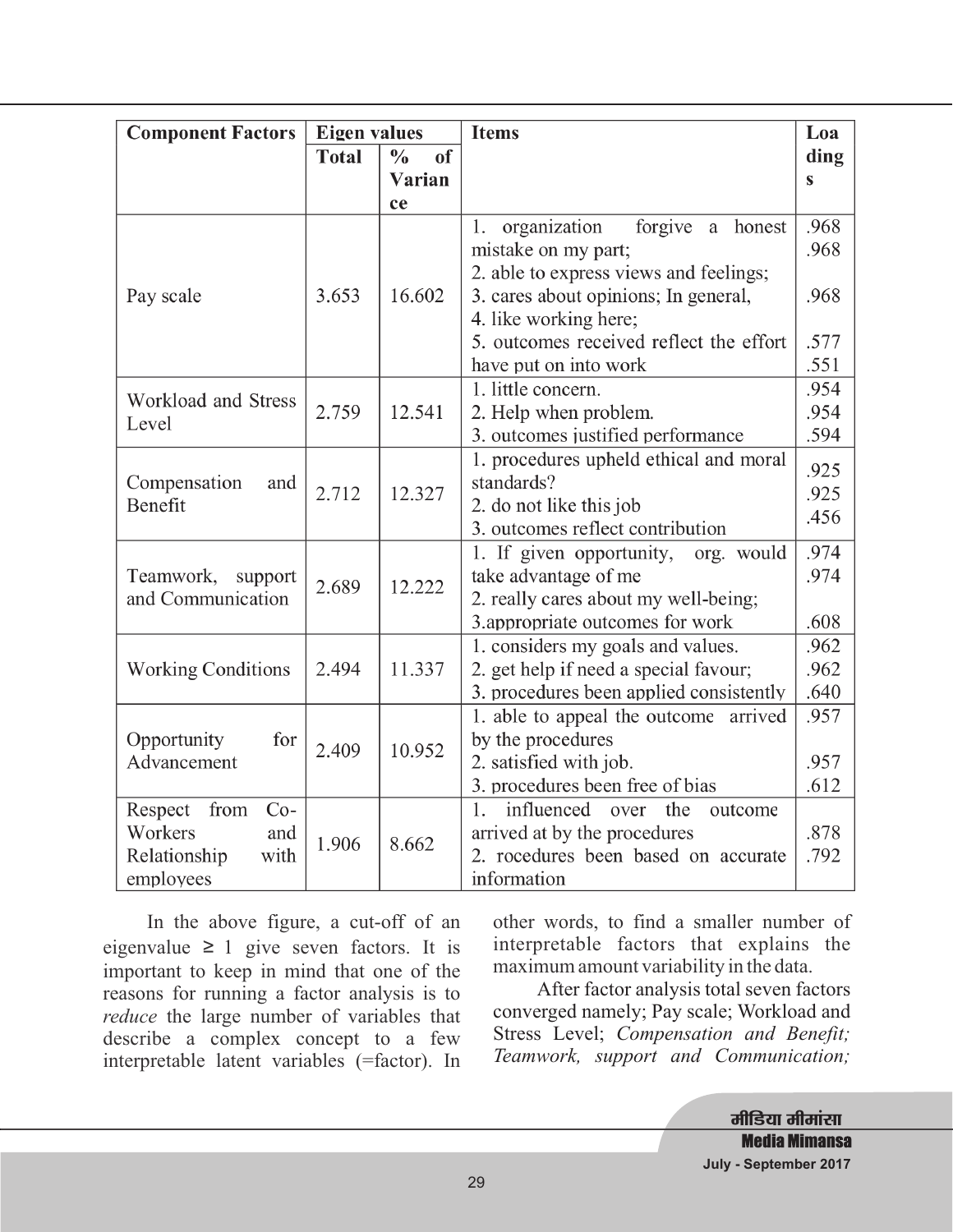| <b>Group Statistics</b>  |                                        |                                                  |                    |                     |                                 |                      |                  |                                                      |       |                                                         |
|--------------------------|----------------------------------------|--------------------------------------------------|--------------------|---------------------|---------------------------------|----------------------|------------------|------------------------------------------------------|-------|---------------------------------------------------------|
|                          | Gende<br>$\mathbf r$                   | N                                                | Mean               |                     | <b>Std. Deviation</b>           |                      |                  | Std. Error Mean                                      |       |                                                         |
| Job<br>satisfaction $_2$ |                                        | 50<br>50                                         | 59.9219<br>51.0476 | 10.83396<br>7.53864 |                                 |                      | 1.3542<br>1.0407 |                                                      |       |                                                         |
|                          |                                        |                                                  |                    |                     | <b>Independent Samples Test</b> |                      |                  |                                                      |       |                                                         |
|                          |                                        | Levene's<br>Test for<br>Equality of<br>Variances |                    |                     |                                 |                      |                  | t-test for Equality of Means                         |       |                                                         |
|                          |                                        | F                                                | Sig.               | $\mathbf t$         | df                              | Sig.<br>$(2 -$<br>d) | Mean<br>ce       | Std.<br>Error<br>taile   Differen   Differen  <br>ce | Lower | 95% Confideno<br>Interval of the<br>Difference<br>Upper |
| Job<br>tion              | Equal<br>satisfac variances<br>assumed | 2.877                                            |                    | $.013$   2.308      |                                 |                      |                  | 124 .022 3.87426 1.67878 .55641                      |       | 7.192                                                   |
|                          | Equal<br>variances<br>not<br>assumed   |                                                  |                    | 2.983               |                                 |                      |                  | 126.025 .025 3.87426 1.70796 .49425                  |       | 7.254'                                                  |

# **T Test for analysis of varience**

Working Conditions; Opportunity for Advancement; and Respect from Co-Workers & Relationship with employees.

#### **TTest for analysis of varience**

T Test for analysis of varience had calculated with the help of SPSS software in which table of Group Statistics revealed that mean score of level of Job satisfaction in group 1 (female) is greater than the group 2 (male). Table of Independent Samples Test expressed F value (2.877) with significance level .013 that meant Equal variances not assumed have to be taken for analysis. In this row T value is 2.983 which are significant at .025 levels of significance. This all indicates that both groups of variables represent significant difference on the level of job satisfaction and group 1 i.e. females shown higher job satisfaction.

#### **Conclusion:**

Job satisfaction is so important in that its absence often leads to lethargy and reduced organizational commitment. Lack of job satisfaction is a predictor of quitting a job.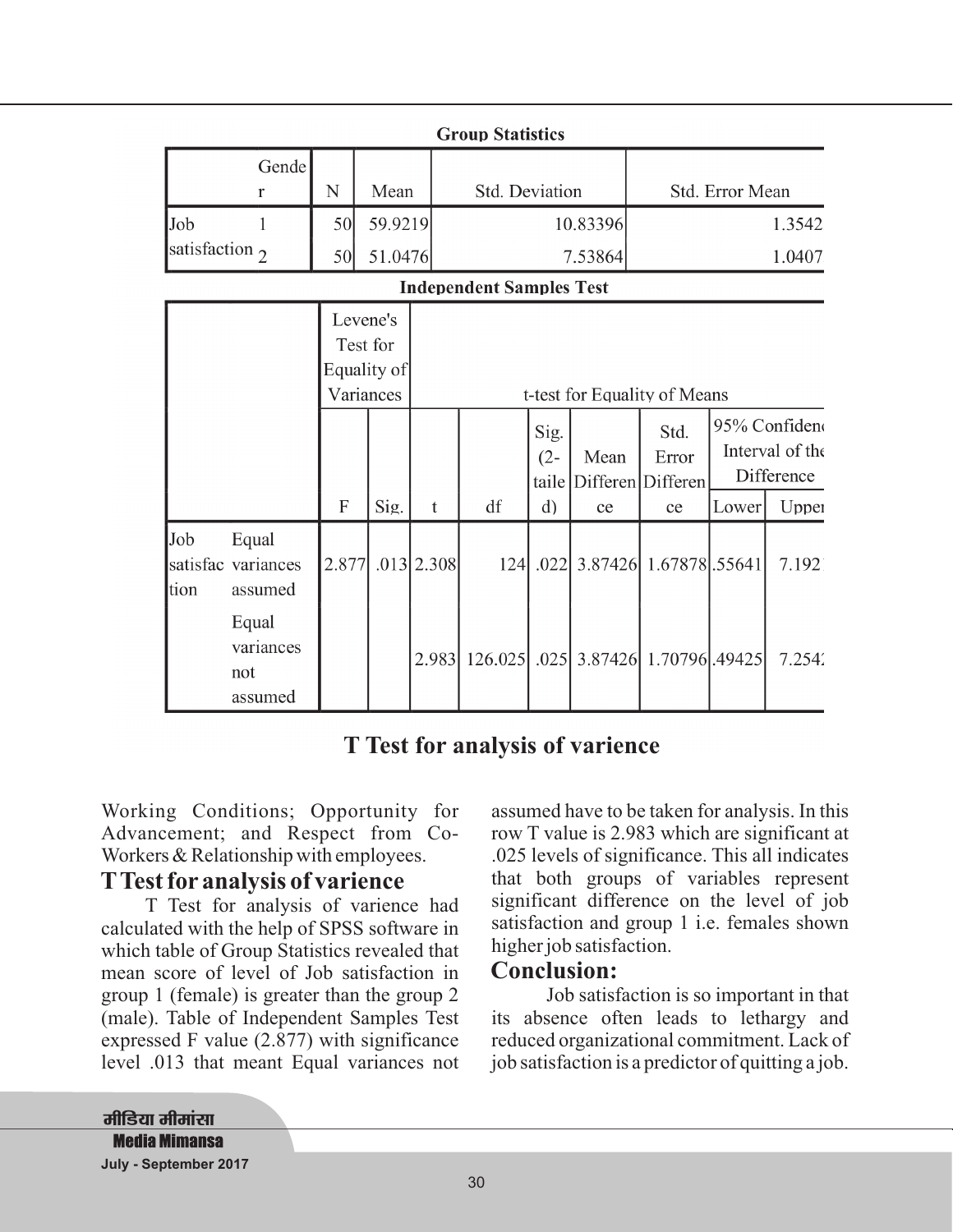Sometimes workers may quit from public to the private sector and vice versa. At other times the movement is from one profession to another that is considered a greener pasture.

As per the employees responses the survey's results states that the variable under study i.e. Job Satisfaction is to some extent affected by the demographic factors considered gender here but apart from this there could be many other reasons which can have an impact on the levels of job satisfaction of the employees but what could be summed up is that mostly people like to be on a safer side and do not like to reveal their opinion clearly when it is related to their personal and professional life.

There are number of factors which affect the satisfaction level of employees and altogether they leave an impact on employees which can't be ignored. From the study one thing is very clear that Pay scale, Financial Rewards, Working Conditions, Workload and Stress Level, Opportunity for Advancement, Respect from Co-Workers and Relationship with employees are the important factors of Job satisfaction similarly Appreciation of good work by seniors and extra benefits for the good work are also important factor of Job satisfaction level. These two simple things can also make employees dissatisfied from the job and can lead to turnover.

Female employees are comparatively more satisfied in comparison to male employees. The reason might be females are secondary sources of income inside the family. But in case of the male they are main resource of income in the family hence their demand and desire can be comparatively higher.

So, on the whole it can be said that

every evaluated factor of job satisfaction is equally important here and leaves a high impact on the satisfaction level of employees. If any of its factors is misbalanced then it could affect the whole attitude of the employee towards the company and job and may lead to turnover or retention of the employee.

Scope for future research: Careful research was conducted during the study, but still there is a scope for future research some more variables can be considered in ample time period. By increasing the size of sample the probability of getting better result might increase. Further development for the scales of job satisfaction can be done after understanding the various factors responsible and applying factor analysis.

## **Limitations of the study**

Conducting this survey in Times Group was a good experience but also faced some problems while doing it, which are as follows:-

- $\Box$  Mostly the respondents were busy in their work.
- $\Box$  Respondents were not that easily disclosing the correct information as it was directly related to their attitude towards the company.
- $\Box$  Some people did not show any seriousness towards the research and answered the question without even thinking about them.
- $\Box$  Some people were concerned about the results of the study and that's why did not answer correctly.
- $\Box$  The respondents were media people so most of them had field job due to which they took time to fill up the questionnaire.